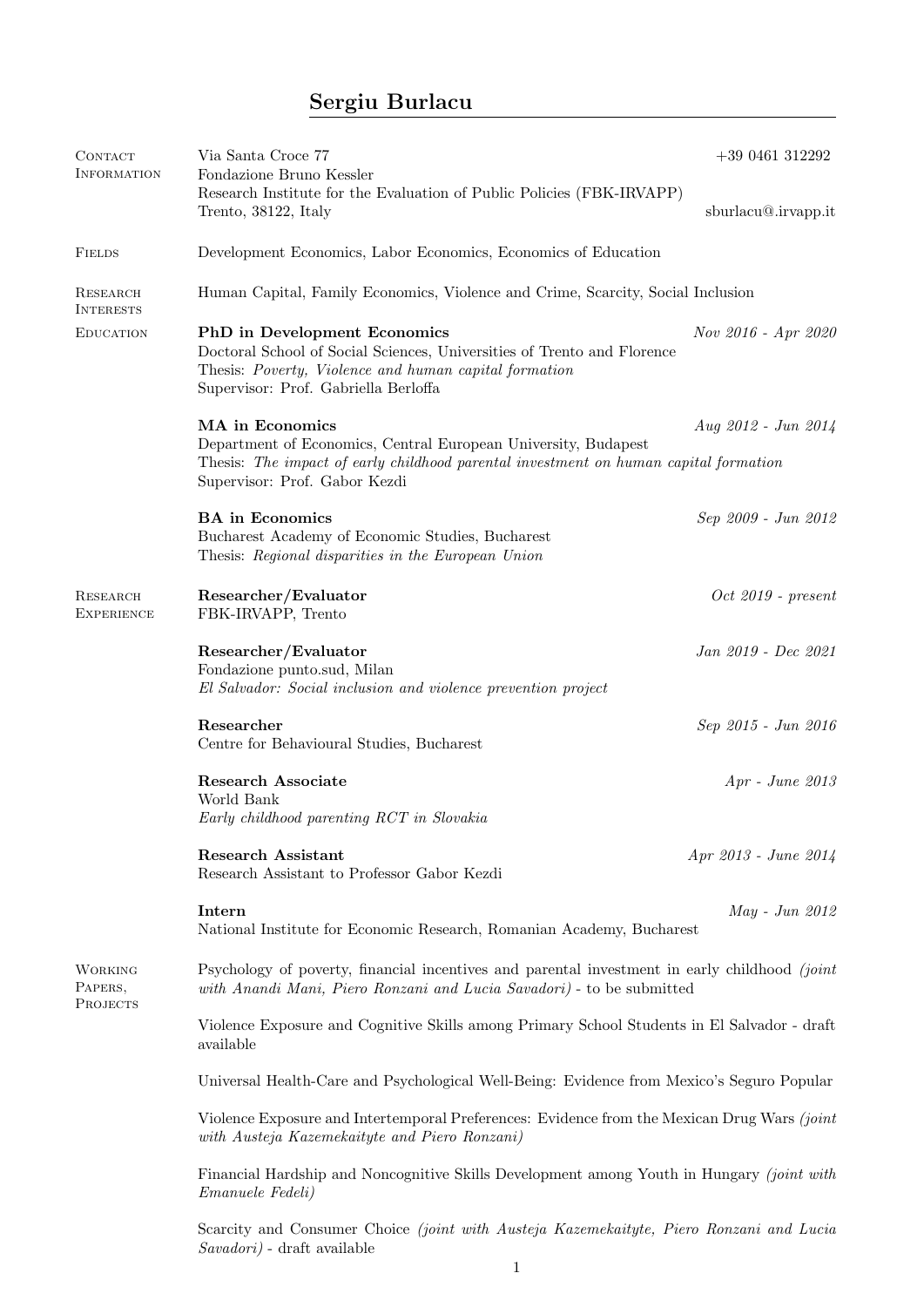|                                       | Learned Helplesness and Intertemporal Preferences for Effort <i>(joint with Austeja Kazemekaityte)</i>                                                                                                                                                                                                         |                   |  |
|---------------------------------------|----------------------------------------------------------------------------------------------------------------------------------------------------------------------------------------------------------------------------------------------------------------------------------------------------------------|-------------------|--|
|                                       | The Impact of Early Childhood Parental Investment on Skills Development: Evidence from<br>Hungary - draft available                                                                                                                                                                                            |                   |  |
| <b>PUBLICATIONS</b>                   | Alexa, L. and Burlacu, S. (2017). Microeconomie si comportament [EN: Microeconomics and<br>Behavior] in Catalina Rosca and Andrei Vladucu (Eds) "Teorii ale deciziei. Perspective psiho-<br>economice" [EN: "Decision Theories. Psycho-economic Perspectives"], Editura Universitara,<br>Bucharest: 208-242    |                   |  |
| <b>TEACHING</b><br><b>EXPERIENCE</b>  | Tutor - Stata for PhD Students<br>Doctoral School of Social Sciences, University of Trento                                                                                                                                                                                                                     | Sep - Dec 2018    |  |
|                                       | <b>Agricultural Economics Teaching Assistant</b><br>Master of Science in Economics and Development, University of Florence<br>Course of Professor Donato Romano                                                                                                                                                | $Mar$ - June 2017 |  |
|                                       | <b>Tutor - Economics and Econometrics</b><br>Dec 2013 - Jun 2014<br>Roma Graduate Preparation Program, Central European University, Budapest                                                                                                                                                                   |                   |  |
| AWARDS                                | PhD Scholarship, Universities of Trento and Florence                                                                                                                                                                                                                                                           | $2016 - 2019$     |  |
|                                       | MA Fellowship, Central European University, Budapest                                                                                                                                                                                                                                                           | $2012 - 2014$     |  |
|                                       | Alumni Scholarship, Central European University, Budapest                                                                                                                                                                                                                                                      | $2012 - 2013$     |  |
|                                       | Special Prize Winner at the Scientific Research Session with the paper "Regional Disparities in<br>the European Union", Faculty of Economics, Academy of Economic Studies, Bucharest<br>2013                                                                                                                   |                   |  |
|                                       | BA Fellowship, Bucharest Academy of Economic Studies                                                                                                                                                                                                                                                           | $2009 - 2012$     |  |
|                                       | Best Student Prize, Bucharest Academy of Economic Studies                                                                                                                                                                                                                                                      | 2010              |  |
| <b>CONFERENCES</b><br>PRESENTATIONS   | 2018: Online experiments Quick? Cheap? Valid?", University of Zurich                                                                                                                                                                                                                                           |                   |  |
|                                       | 2018: "11th JDMx Meeting for Early Career Researchers", University of Konstanz                                                                                                                                                                                                                                 |                   |  |
|                                       | 2017: "Joint PhD Workshop", Universities of Trento and Bamberg                                                                                                                                                                                                                                                 |                   |  |
|                                       | 2016: "Joint PhD Workshop", Universities of Trento and Bamberg                                                                                                                                                                                                                                                 |                   |  |
| ORGANIZED                             | 2019: "12th JDMx Meeting for Early Career Researchers", University of Trento                                                                                                                                                                                                                                   |                   |  |
| <b>CONFERENCES</b><br>TRAINING        | 2018: IRVAPP Winter School 2018 Advanced Methods for Impact Evaluation, Trento.                                                                                                                                                                                                                                |                   |  |
|                                       | 2017: Sixteenth Summer School in International and Development Economics, Gargnano                                                                                                                                                                                                                             |                   |  |
|                                       | 2017: Summer School in Development Economics, Prato                                                                                                                                                                                                                                                            |                   |  |
|                                       | 2017: IRVAPP Winter School 2017 Fundamentals and Methods for Impact Evaluation of Public<br>Policies, Venice                                                                                                                                                                                                   |                   |  |
|                                       | 2017: World Bank Impact Evaluation Training, Balaton                                                                                                                                                                                                                                                           |                   |  |
| <b>OTHER</b><br><b>QUALIFICATIONS</b> | Data Analysis: Stata, R<br>Survey and Experimental Design: oTree, surveyCTO, Google Forms<br>General Programming: Python<br>Web Design: Html, Bootstrap, Javascript<br>Network Analysis: Payek, Gephi, Cytoscape<br><b>Agent Based Modelling: Netlogo</b><br>Word Processing: Rmarkdown, LaTex, Microsoft Word |                   |  |